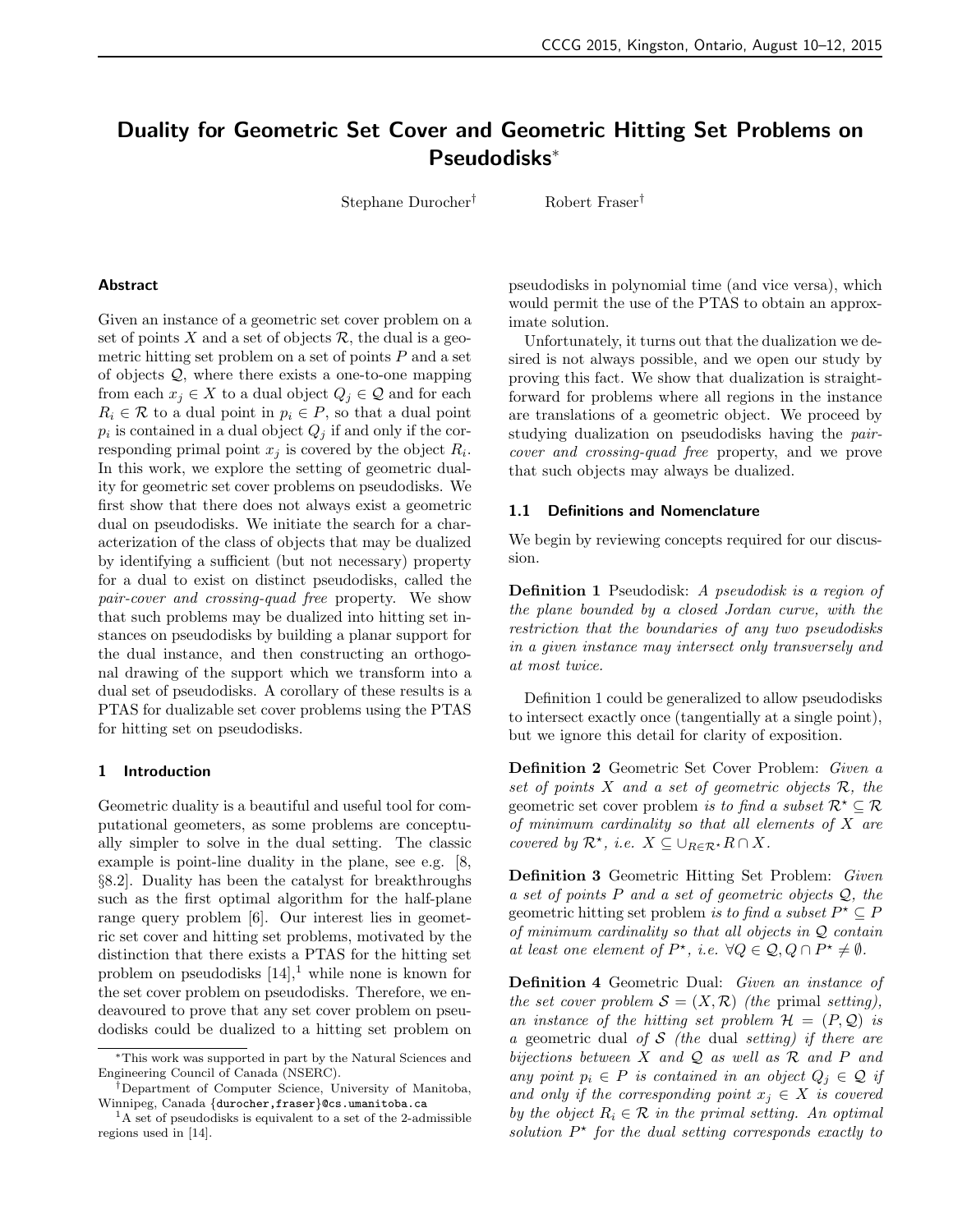an optimal solution  $\mathcal{R}^*$  for the primal setting. A set cover instance dualizing a hitting set instance is defined analogously.

In this discussion, we usually omit the prefix "geometric" from the concepts defined here. We consistently use X and  $R$  for set cover and P and Q for hitting set to differentiate the two settings. We write  $\partial R_i$  to denote the boundary of a pseudodisk  $R_i$ . We assume that all points and pseudodisks are distinct.

# 1.2 Related Work

The conventional application of duality is to points and lines (or pseudolines, which are curves that intersect pairwise at most once, and such intersections must not be tangential) [2, 10]. A set of pseudolines can define the boundaries of a set of pseudo-halfplanes so that the setting becomes a set cover or hitting set problem, and the preservation of the "above-below" property in the dual means that duality exists and is well defined for our purposes. Our work seeks to extend these results to pseudodisks.

A corollary of our result is the derivation of a PTAS for some set cover problems on pseudodisks by showing that they may be dualized to hitting set problems on pseudodisks, allowing the hitting set PTAS of Mustafa and Ray [14] to be applied. This is an active area of research; a QPTAS for broad classes of set cover problems was recently found [13]. Our algorithm makes use of the arrangement of the boundaries of a set of pseudodisks (this set of boundaries is also known as a set of pseudo-circles); the combinatorial properties of such arrangements are well studied [1].

A hypergraph is a generalization of a standard graph, where a *hyperedge* may contain any number of points. Therefore, a hypergraph  $H = (V, F)$  may be used as an abstract representation of a set cover problem  $\mathcal{S} = (X, \mathcal{R})$  (or hitting set problem) by creating a vertex  $v_i$  in V for each point  $x_i$  in X, and mapping each edge  $f_i \in F$  to an object  $R_i \in \mathcal{R}$  so that the vertices in  $f_i \cap V$  correspond exactly to the points in  $R_i \cap X$ . A planar support of a hypergraph  $H = (V, F)$  is a planar graph  $G = (V, E)$  where the subgraph of G induced by any hyperedge  $f_i \in F$  is connected. Much of the research with respect to planar supports has been to determine whether a planar support exists for a given hypergraph [5, 12]. Our use of planar supports is reversed, since finding the hypergraph corresponding to the hitting set instance dualizing a given set cover instance is straightforward. We build a planar support for the hypergraph, and the support is used to create the dual hitting set instance on pseudodisks. To our knowledge, supports have not been used in a similar manner before.

# 2 A Counterexample for Duality on Pseudodisks

Theorem 1 There exists a family of set cover problems on pseudodisks for which there is no dual hitting set formulation on pseudodisks (and equivalently, such hitting set problems on pseudodisks cannot be dualized into set cover instances on pseudodisks).

See Appendix A for the proof of Theorem 1.

## 3 Geometric Dual of Set Cover

Our aim is to identify classes of set cover problems on pseudodisks that may always be dualized. We begin with a more general result that is fairly trivial to establish.

Theorem 2 Problems defined on translates of any single object can always be dualized.

See Appendix A for the proof of Theorem 2.

For the remainder of the paper, we outline a method for reducing an instance of another class of geometric set cover problems on pseudodisks to an instance of a geometric hitting set problem on pseudodisks (or vice versa, of course).

Definition 5 Pair-Cover Free Property: The Pair-Cover Free (PF) property holds for a set of geometric *objects*  $\mathcal{R}$  *if*  $R_i \nsubseteq R_j \cup R_k$  *for all*  $R_i, R_j, R_k \in \mathcal{R}$ *.* 

Definition 6 Crossing-Quad Free Property: If  $R_k \cap R_\ell \not\subseteq R_i \cup R_j$  for any four pseudodisks  $\{R_i, R_j, R_k, R_\ell\} \subseteq \mathcal{R}$  where  $R_i \cap R_j \subseteq R_k \cup R_\ell$ , then the Crossing-Quad Free  $(CF)$  property holds.<sup>2</sup>

We define the pair-cover and crossing-quad free set cover (PCF-SC) problem on pseudodisks as the set cover problem  $S = (X, \mathcal{R})$  where  $\mathcal{R}$  is a set of pseudodisks with the PF and CF properties.

**Theorem 3** Any instance  $S = \{X, \mathcal{R}\}\$  of PCF-SC may be reduced to an instance of a hitting set problem  $\mathcal{H} =$  $\{P, Q\}$  in polynomial time, where P is a set of points, Q is a set of pseudodisks (both in  $\mathbb{R}^2$ ), and  $\mathcal H$  is a geometric dual of S.

The reduction progresses in two stages. First, the set cover instance is converted to a special graph known as a planar support  $G = (V, E)$ , where each vertex  $v_i \in V$ corresponds to a pseudodisk  $R_i \in \mathcal{R}$  and each point  $x_i \in X$  maps to a connected induced subgraph  $S_i$  of G. Finally, we show how to fatten each of the subgraphs in the plane to form a pseudodisk, creating an instance of the hitting set problem on pseudodisks that is a geometric dual of the original set cover instance. We give an overview of the proof below, which is then proved formally in the remainder of Section 3:

 $2$ This property is only used in the proof of Lemma 9.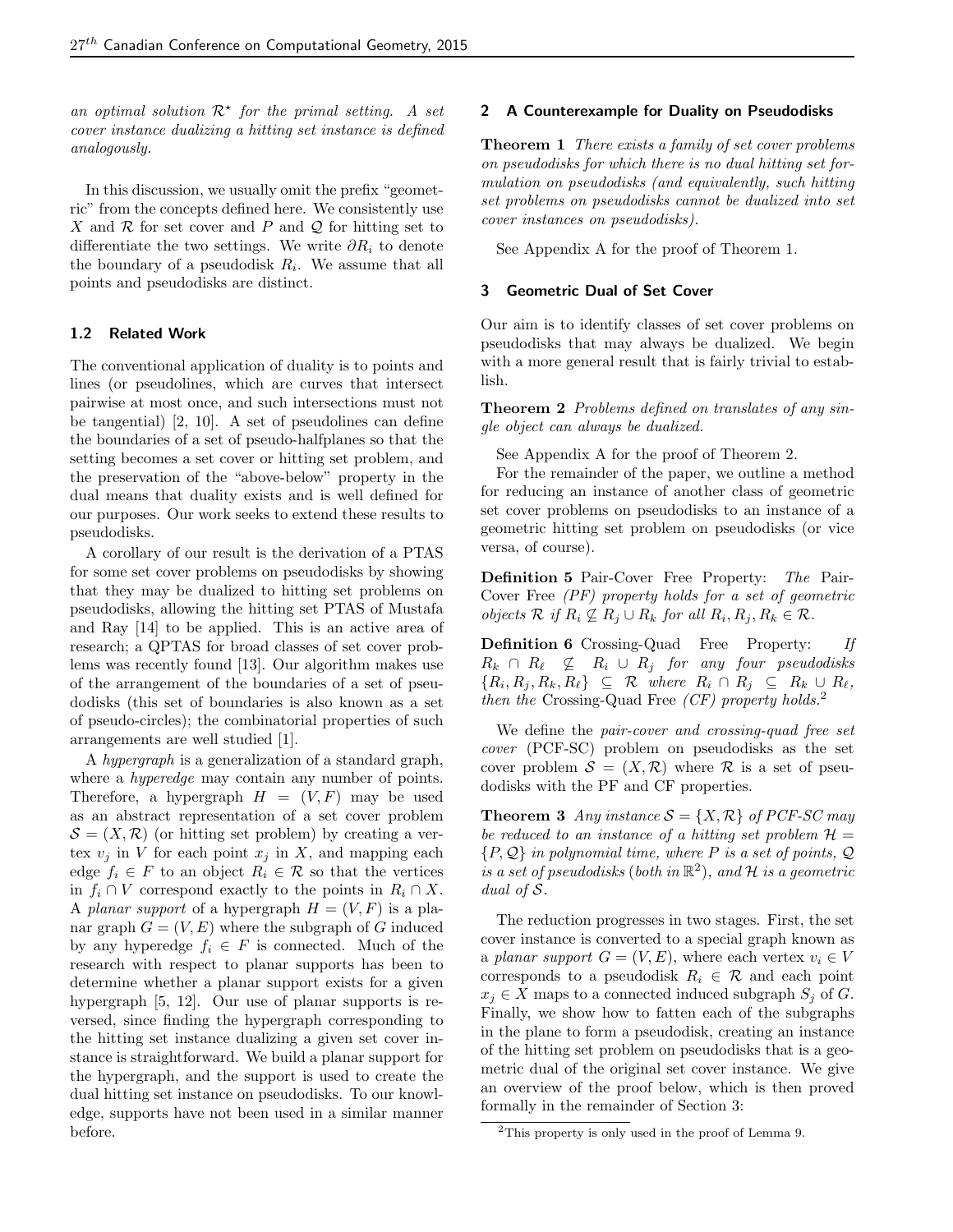

Figure 1: Cases illustrating the different ways in which one pseudodisk may intersect two others. The figures are oriented so the walk on  $R_i$  is clockwise.

point of  $\partial R_i \cap \partial R_k$ .

- 1. Convert the set cover instance to a planar support:
- (a) Build the support by iterating over the regions of the plane in the arrangement of the pseudodisks in order of increasing depths (Algorithm 1).
- (b) Show that the subgraph of the support imposed by any point is connected (Lemma 7).
- (c) Show that the support is planar (Lemma 8).
- 2. Convert the planar support to a hitting set instance:
- (a) Show that the support may be embedded orthogonally (Theorem 10).
- (b) Show that each edge may be fattened to define a bounded region of the plane, and that these objects may be arranged and manipulated to become pseudodisks (Lemma 11).

#### 3.1 Properties of Pair-Cover Free Set Cover

Various arguments in this discussion consider the possible ways in which three pseudodisks may interact, and so we enumerate all possible cases. Consider two pseudodisks  $R_j$  and  $R_k$  that each intersect a third pseudodisk  $R_i$ . Let  $j^+, j^-, k^+, k^-$  denote the set of events that occur during a clockwise walk around  $\partial R_i$ , where  $j^+$  indicates the point of entry into  $R_j$  and  $j^-$  indicates the point of exit. We may arbitrarily begin our walk at  $j^+$ , and so there are 3! possible walks (see Figure 1), which we divide into cases. Note that for Cases 1–3, we begin outside  $R_k$ , while for Cases 4–6 we begin inside.

Case 1.  $j^+, j^-, k^+, k^-$ : A pseudodisk  $R_i$  may either cover  $R_j \cap R_k$  completely or not at all depending on how the path is closed to create a pseudodisk. Call these Cases 1a (Figure 1a) and 1b (Figure 1b), respectively.

Case 2.  $j^+, k^+, j^-, k^-$ :  $R_i$  covers exactly one point in  $\partial R_i \cap \partial R_k$ , as shown in Figure 1c.

Case 3.  $j^+, k^+, k^-, j^-$ :  $R_i$  covers either both points or neither point in  $\partial R_j \cap \partial R_k$ . However, covering both points entails violating the PF property, since  $R_k \subset$  $R_i \cup R_j$  in this scenario (see Figure 1d). Therefore, the only valid scenario for Case 3 is that where  $R_i$  covers neither point in  $\partial R_i \cap \partial R_k$ , shown in Figure 1e.

Case 4.  $j^+, j^-, k^-, k^+$ : This is symmetric with Case 3 (swap the labels  $j$  and  $k$ ).

encloses  $\partial R_j \cap \partial R_k$ ). point in  $\partial R_j \cap \partial R_k$ . PF property.

Case 5.  $j^+, k^-, j^-, k^+$ : This is symmetric with Case 2. Case 6.  $j^+, k^-, k^+, j^-$ : The beginning of the tour is in  $R_j \cap R_k$ . The next event is  $k^-$ , so the path is now in  $R_j \setminus$  $R_k$ , and the following event is  $k^+$ , so both intersection points of  $\partial R_i \cap \partial R_k$  are in  $R_j$ . The last event j<sup>-</sup> is in  $R_k$ , and so both points of  $\partial R_i \cap \partial R_j$  are in  $R_k$ , implying that  $R_i \subseteq R_j \cup R_k$  which violates the PF property.

Therefore, the distinct cases are 1a, 1b, 2, and 3. Lemma 4 is an immediate consequence of Case 2:

Lemma 4 Given any instance of PCF-SC, if a pseudodisk  $R_i$  intersects the boundaries of two other pseudodisks (say  $\partial R_i$  and  $\partial R_k$ ) in the closed region  $R_i \cap R_k$ , then exactly one point of  $\partial R_i \cap \partial R_k$  is covered by  $R_i$ .

#### 3.2 Building the Support

To build the support we describe how to construct an adjacency list that is a supergraph of the support and a subgraph of the intersection graph of  $\mathcal{R}$ ; as we explain later, the support may be derived from the adjacency list. The support G has the property that if  $(v_i, v_j) \in G$ then  $R_i \cap R_j \neq \emptyset$ , but the reverse is not necessarily true. Rule 1 holds for the adjacency list and the support  $G$ :

**Rule 1** For any three pseudodisks  $\{R_i, R_j, R_k\}$ , if  $R_i \cap$  $R_j \subseteq R_k$  then there is no edge  $(v_i, v_j)$  in the support G.

The adjacency list is stored as a map from each vertex  $v_i$ to the set of neighbouring vertices, where a neighbour vertex corresponds to a pseudodisk that intersects  $R_i$ in the primal without violating Rule 1. A non-empty intersection between pseudodisks  $R_1$  and  $R_2$  does not necessarily imply the existence of the edge  $(v_1, v_2)$  in the adjacency list; it does, however, imply the following lemma:

**Lemma 5** For every  $i \geq 1$  and  $R' = \{R_{a_1}, \ldots, R_{a_i}\} \subseteq$  $\mathcal{R},$  where  $R'$  is the set of all pseudodisks covering some cell of the arrangement, then  $G'$  is connected, where  $G'$ is the subgraph of the adjacency list induced by the vertices  $v_{a_1}, v_{a_2}, \ldots, v_{a_i}$  associated with  $R'$ .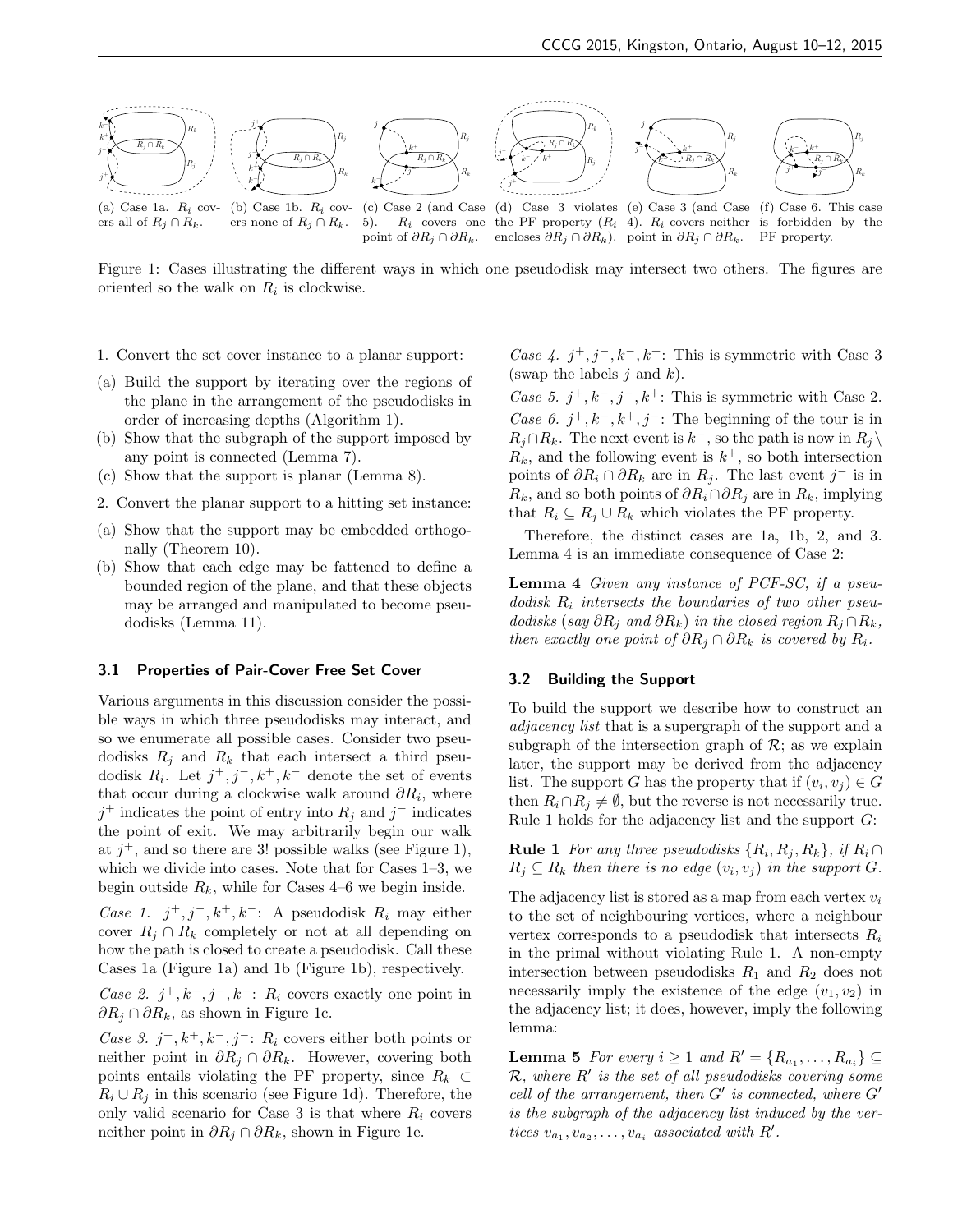**Proof.** Suppose otherwise. That is, there exists  $R' =$  ${R_{a_1}, \ldots, R_{a_i}} \subseteq \mathcal{R}$  such that  $\bigcap_{1 \leq j \leq i} R_{a_j} \neq \emptyset$  and the corresponding induced subgraph of the adjacency list is disconnected. Suppose  $R_{a_a}$  and  $R_{a_b}$  in  $R'$  lie in separate components in the induced subgraph. Since there is no edge  $(v_{a_a}, v_{a_b})$  in the subgraph, Rule 1 must have been applied such that  $R_{a_a} \cap R_{a_b} \subseteq R_{a_c}$  for some  $R_{a_c}$ . Consequently,  $R_{a_c} \in R'$ . Without loss of generality, suppose  $R_{a_a}$  and  $R_{a_c}$  lie in separate components. Again, Rule 1 must have been applied such that  $R_{a_a} \cap R_{a_c} \subseteq$  $R_{a_d}$  for some  $R_{a_d} \in R'$ . Observe that  $R_{a_a} \cap R_{a_b} \subseteq R_{a_a} \cap$  $R_{a_c} \subseteq R_{a_d}$ . Since  $R'$  is finite, this argument cannot be applied indefinitely, leading to a contradiction.  $\Box$ 

The support is built iteratively using the *depths* of regions of the plane in the primal, where the depth is defined as the number of pseudodisks entirely covering that region of the plane (a region in this case is a cell in the arrangement of the set of pseudodisks), and so a region with depth  $k$  is covered by  $k$  pseudodisks. Let  $\mathcal{A}(\mathcal{R})$  denote the arrangement defined by the pseudodisks in  $R$ . Note that although some cells of the arrangement do not necessarily contain a point of  $X$  in the primal, we create a subgraph in the support for each cell in the arrangement. We show that a pseudodisk may be created in the dual for each cell, and those not needed in the dual may be discarded later. The algorithm for building the support is sketched in Algorithm 1.

# Algorithm 1 BUILD-SUPPORT $(S = \{X, \mathcal{R}\})$

- 1: **Input:** An instance of the PCF-SC problem  $S$ .
- 2: **Output:**  $G = (V, E)$ , a planar support for the dual of  $S$ .
- 3: Insert a vertex  $v_i$  in V for each  $R_i$  in  $R$ .
- 4: Consider the arrangement of the plane imposed by the pseudodisks  $\mathcal{R}$ , call it  $\mathcal{A}(\mathcal{R})$ . Sort the cells of  $\mathcal{A}(\mathcal{R})$  in order of increasing depth. An element  $Z \in$  $\mathcal{A}(\mathcal{R})$  is defined by a subset of  $\mathcal{R}$ .
- 5: For each vertex  $v_i \in V$ , compute the adjacency list.
- 6: For each region of depth 1, add a self-loop to the corresponding vertex in  $G$  (Figure 2).
- 7: for each region  $Z \in \mathcal{A}(\mathcal{R})$  (in order of depth = 2  $\rightarrow$  $|\mathcal{R}|$ ) do
- 8: If the subgraph of  $G$  induced by the vertices corresponding to the set of pseudodisks  $\mathcal{R}'(\subseteq \mathcal{R})$  that cover Z has two or more connected components, then iteratively add edges to join pairs of components using edges selected from the adjacency lists until the induced subgraph is connected.

# 9: end for

# 10: return G

Each region of depth 1 corresponds to a pseudodisk that uniquely covers some region of the plane in the primal (one pseudodisk may cover many such regions). Each vertex in G corresponding to such a pseudodisk is



Figure 2: Building the neighbourhood graph. (a) Three pseudodisks  $R_1, R_2, R_3$ , where  $R_1 \cap R_3 \subseteq R_2$ . (b) Each pseudodisk has a self-edge in  $G$ , and there are edges  $(v_1, v_2)$  and  $(v_2, v_3)$ . The region of depth 3 in (a) is covered by  $R_1, R_2, R_3$ , but in the graph  $v_1, v_2, v_3$  form a connected subgraph of  $G$ , so no further edges are required.

given a self-loop in  $E$  so that each cell in the arrangement corresponds to a non-empty set of edges in E.

The iterative procedure continues by considering regions of increasing depth, although edges are only added to G if the subgraph induced by the set of vertices corresponding to the region is not already connected. If the subgraph is not connected, then a pair of vertices  $(v_i, v_j)$  is selected so that  $v_i$  and  $v_j$  are in separate components of the subgraph and  $v_j$  is in the adjacency list for  $v_i$ . As shown in Lemma 5, some such pair must always exist, and so edges are added until the induced subgraph is connected. The algorithm can be made consistent by imposing a total ordering on the edges using their labels as keys, and always choosing the first edge in the ordering that connects components of the graph. The algorithm for connecting induced subgraphs operates somewhat analogously to Kruskal's minimum spanning tree algorithm, where edges already in G have zero weight, edges permitted by the adjacency lists are given unit weight, and those not permitted have infinite weight. Our approach has additional complexities, however, because we are operating on subgraphs of the support, and we must take care when adding edges to maintain the planarity of the support.

# 3.3 Planarity of the Support

The relative order of the edges around a vertex may be defined unambiguously by the objects in the primal. Call the pseudodisk  $R_2$  a neighbour of pseudodisk  $R_1$ if an edge between  $v_1$  and  $v_2$  exists in G. Let  $R_i$  be a region of the plane which is intersected by both  $R_i$ and  $R_k$ , as we examined in Figure 1. If there is an unambiguous sense that  $R_j \cap \partial R_i$  is clockwise or counterclockwise of  $R_k \cap \partial R_i$  w.r.t. any  $R_\ell \cap \partial R_i$  on  $\partial R_i$ , then the edges  $(v_i, v_j)$  and  $(v_i, v_k)$  must have the same relative ordering w.r.t.  $(v_i, v_\ell)$  around  $v_i$  in G, for each such  $R_\ell$  where the edge  $(v_i, v_\ell)$  exists. For brevity going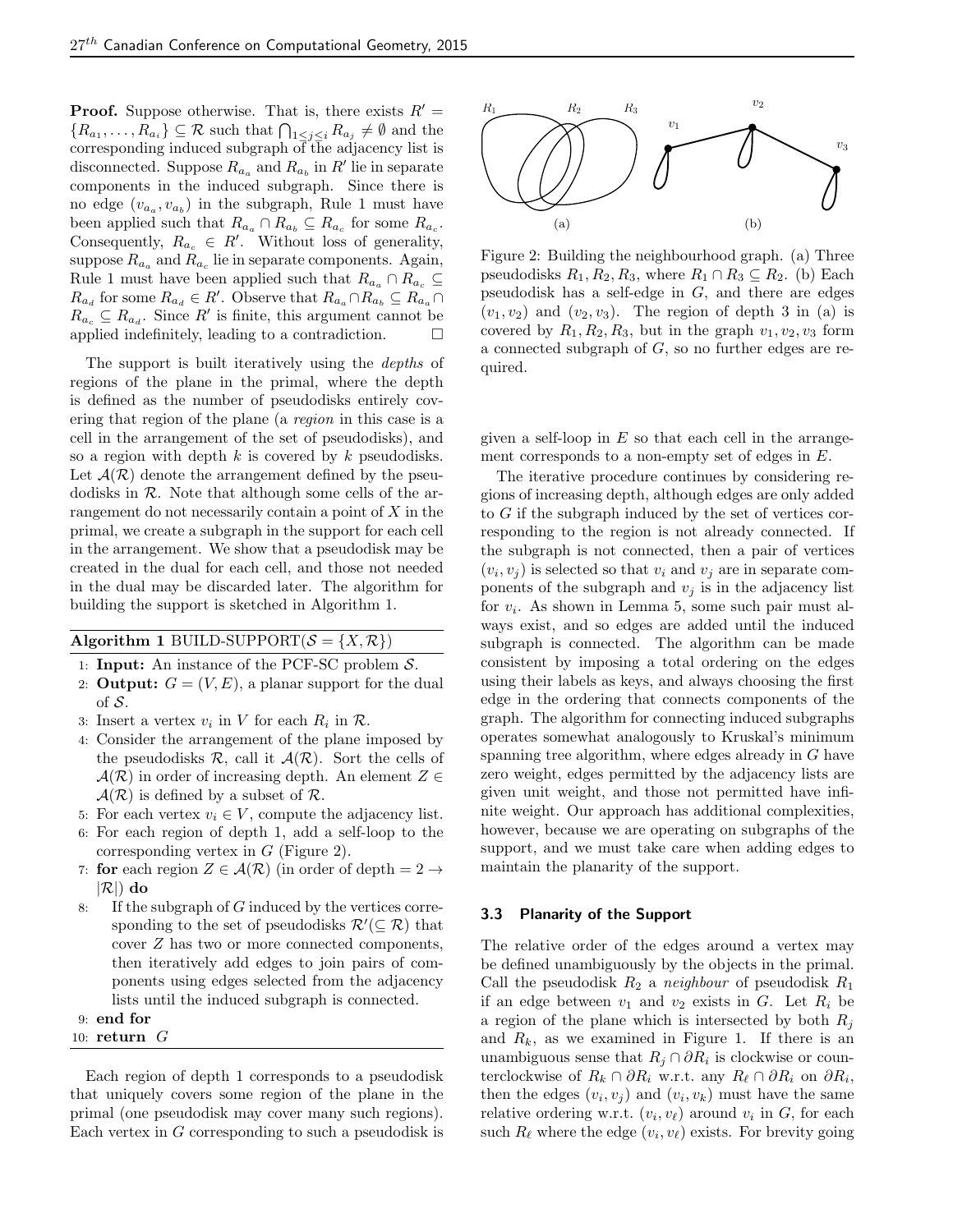forward, we simply refer to the relative order of  $R_j$  and  $R_k$  on  $\partial R_i$ .

The boundaries  $\partial R_j$  and  $\partial R_k$  may intersect 0, 1, or 2 times in  $R_i$ . If 0 times, then we are in either Case 1b or Case 3 (refer to §3.1). If 1b, then  $R_i \cap R_j \cap R_k$ is empty and the relative order of  $R_j$  and  $R_k$  on  $\partial R_i$  is unambiguous. Case 3 does not arise, as it implies that either  $R_i \cap R_j \subseteq R_k$  or  $R_i \cap R_k \subseteq R_j$ , which means  $(v_i, v_j) \notin G$  or  $(v_i, v_k) \notin G$  respectively by Rule 1. If  $|\partial R_j \cap \partial R_k \cap R_i| = 1$ , i.e. Case 2, then necessarily  $|\partial R_i \cap \partial R_k \cap R_j| = 1$  and  $|\partial R_i \cap \partial R_j \cap R_k| = 1$  as well, by Lemma 4. In this case, there is an unambiguous sense where one of  $R_i$  or  $R_k$  is clockwise of the other on  $R_i$ . If  $|\partial R_j \cap \partial R_k \cap R_i| = 2$ , then Case 1a applies and so  $R_j \cap R_k \subseteq R_i$ , which means the relative ordering of the pseudodisks  $R_j$  and  $R_k$  on  $R_i$  is again unambiguous. Therefore, relative orderings may always be consistently applied to the edges of  $G$  in the embedding.

A cycle in G corresponds to a set of pseudodisks that partitions the plane into an unbounded region and a (possibly empty) set of bounded regions.

**Lemma 6** There is a deterministic method for creating a cycle C in the embedding of G so that the clockwise ordering of the vertices in  $C$  is defined by corresponding pseudodisks in the primal.

See Appendix A for the proof of Lemma 6.

The support now contains subgraphs corresponding to cells of the arrangement in the primal, where each vertex of the support corresponds to a pseudodisk in the primal that covers the point corresponding to the subgraph. This is immediate from the construction, since the point must exist in one of the regions of the plane used to build the graph, and a subgraph is built for each region. G adheres to the definition of a support for the dual, since each necessary subgraph is a connected induced subgraph of  $G$ , which gives the following lemma:

**Lemma 7** For any point  $x_j$  in the primal, and all vertices  $v_i \in V$  in the support corresponding to pseudodisks  $R_i \in \mathcal{R}$  in the primal, there exists a connected subgraph  $S_j \subseteq G$  where  $v_i \in S_j$  if and only if  $x_j \in R_i$ .

**Lemma 8** The support  $G$  is planar.<sup>3</sup>

See Appendix A for the proof of Lemma 8.

## 3.4 Dual Properties of the Support

The support G encapsulates some of the combinatorial structure of the dual; to complete the dual we must

construct a set of pseudodisks defined by the connected subgraphs on G that correspond to the points in the primal. The subgraphs have several characteristics that allow the creation of the dual hitting set instance.

**Lemma 9** Let  $C$  denote a cycle in an induced subgraph S of G in the embedding, where S corresponds to a point x in the primal and C corresponds to pseudodisks  $\mathcal{R}_C$ . Any vertices on the interior of the bounded region defined by  $C$  must correspond to pseudodisks that cover x in the primal.

See Appendix A for the proof of Lemma 9.

## 3.5 Building the Hitting Set Instance

We now describe how to embed the support  $G$  in the plane and transform it into the dual hitting set instance. To begin, remove subgraphs from the support that do not correspond to points in  $X$  in the primal. We construct a planar orthogonal box drawing<sup>4</sup> of the support G using the following result:

# Theorem 10 (Biedl and Kaufmann (1997) [4])

Given a planar triconnected graph  $G = (V, E)$ , a planar orthogonal box drawing of G can be drawn in  $O(m + n)$ time on a  $(m-n+1) \times min\{m-n+1, m/2\}$  grid with  $m - n$  edge bends, where  $n = |V|$  and  $m = |E|$ .

The drawing of the support remains planar, and while G is not necessarily triconnected, one may add dummy edges to make it triconnected and then remove the dummy edges once the drawing is computed [9]. The placement of the point set  $P$  for the dual hitting set instance is simple: place a point inside each of the vertices (boxes) of the orthogonal drawing of the support, and these will dualize the corresponding pseudodisks of  $\mathcal R$ in the primal (and so  $|P| = |V|$ ). Now we describe how to create the set of pseudodisks  $Q$  for the dual hitting set instance.

A finer grid is imposed upon the orthogonal drawing with a resolution of  $1/(2m+1)$ , where m is the number of pseudodisks needed in the dual, i.e., the cardinality of  $X$  in the primal. The pseudodisks that are created for the dual are orthogonal polygons with edges incident upon the lines in this finer grid. An edge  $e$  is made  $k$ -fat by taking the Minkowski sum of e with  $[-k, k] \times [-k, k]$ . We fatten parts of the edges as necessary using points on the refined grid, so that parts of the edges may be  $(k/(2m+1))$ -fat, for  $k \in [0,\ldots,m]$ , (i.e., all edges of the drawing are less than  $(1/2)$ -fat).

If all edges of a subgraph are grown to be  $k$ -fat (for possibly varying values of  $k$ ), the subgraph defines a polygon. Any introduced holes are removed (Lemma 9

<sup>3</sup>Note that if our goal was to simply derive a PTAS for this class of set cover problems, we could stop here by showing that the PTAS of [14] applies given that the support has the requisite locality property. However our primary goal is to demonstrate the existence of duality, so we proceed nonetheless.

<sup>4</sup>A box drawing is a graph with orthogonal non-overlapping edges, where vertices may be drawn as rectangles in order to accommodate all incident edges.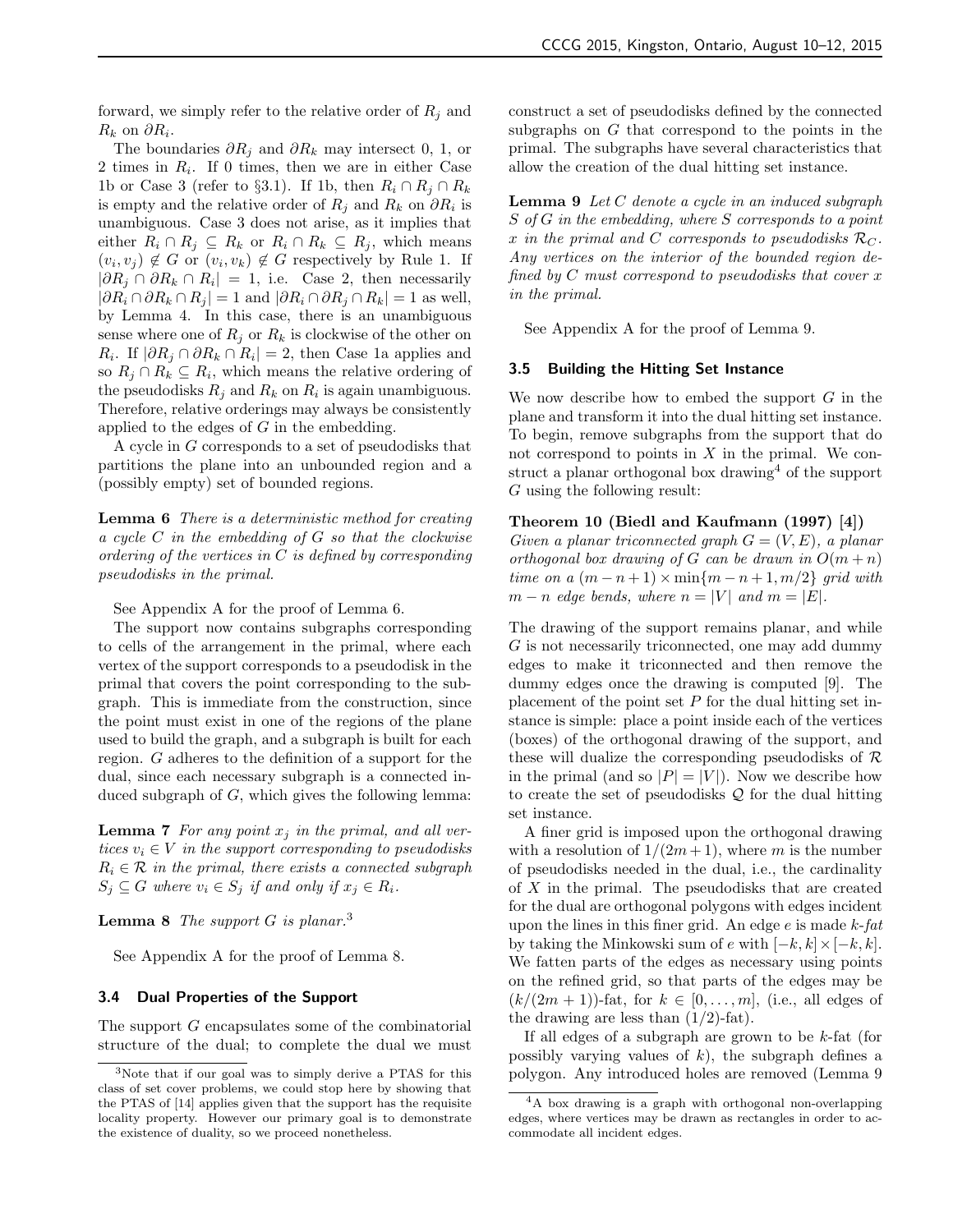established the validity of this action, since removing a hole never causes the simplified region to cover any new vertices of  $G$ ).

The planar regions are constructed iteratively. For subgraph  $S_1 = (V_1, E_1)$ , create a polygon so that the subgraph is  $(1/(2m+1))$ -fat. Now  $S_2$  is added, and any overlap must be resolved. Overlapping edges may be resolved by making one of the edges  $(2/(2m+1))$ -fat in the area of overlap. Repeating this operation of inserting and fattening existing edges for each subgraph creates a hitting set instance that dualizes the set cover instance, although the resulting objects are not necessarily pseudodisks. However, the removal of extraneous intersections is always possible so that all objects are pseudodisks. See Appendix B for details.

This establishes the following lemma:

**Lemma 11** All subgraphs of the support induced by a set of vertices corresponding to a point in the primal may be enclosed with a region of the plane so that all such regions are pseudodisks.

Finally, any cell of the arrangement that contained  $k$ points in the primal requires  $k - 1$  additional pseudodisks in the dual. Since we are not concerned with the PF property in the dual, we nest the missing dual pseudodisks just inside the existing dual pseudodisk so that they all have the same combinatorial structure with respect to all other points and pseudodisks in the hitting set instance. These pseudodisks form the objects Q for the dual hitting set instance. If the dualization may be completed in polynomial time, then Theorem 3 follows.

Theorem 12 Dualization of an instance of PCF-SC on pseudodisks to an instance of the hitting set problem on pseudodisks can be completed in  $O(Im^5 \log m + mn)$ time, where  $m = |\mathcal{R}| = |V| = |P|$ ,  $n = |X| = |Q|$ , and I denotes the time required to compute the intersection points of a pair of pseudodisks.

See Appendix A for the proof of Theorem 12.

# 4 Conclusions

Our examination of the geometric duality of set cover and hitting set problems on pseudodisks has revealed positive and negative results. Perhaps surprising is the fact that not all instances are dualizable. The construction of a geometric dual is possible on translates of an object, or when we restrict instances on pseudodisks to those that have what we call the pair-cover and quadcrossing free property. A corollary of the dualization is that there exists a PTAS for set cover problem on pseudodisks with this property. Our algorithm for the construction of the dual applies interesting techniques, as we make use of graph drawing techniques to build the dual from a planar support.

There remain several open questions. Our dualization technique requires that the primal setting have the PF property, while the dual instance that is created does not necessarily have this property. It would be preferable if the dual instance also had the PF property, but we conjecture that there exists a counterexample to show that such duality does not always exist. Finally, the dualization also requires that the quadcrossing free property applies, but this property does not seem tremendously important to the dualization. We conjecture that duality is possible on instances without the CF restriction.

#### References

- [1] P.K. Agarwal, E. Nevo, J. Pach, R. Pinchasi, M. Sharir, and S. Smorodinsky. Lenses in arrangements of pseudocircles and their applications. J.  $ACM$ ,  $51(2):139-186$ , 2004.
- [2] P.K. Agarwal and M. Sharir. Pseudo-line arrangements: Duality, algorithms, and applications. SIAM J. Comp., 34(3):526–552, 2005.
- [3] I.J. Balaban. An optimal algorithm for finding segments intersections. In Proc. SoCG, 211–219. ACM, 1995.
- [4] T. Biedl and M. Kaufmann. Area-efficient static and incremental graph drawings. In Proc. ESA, vol. 1284 LNCS, 37–52. Springer, 1997.
- [5] K. Buchin, M. van Kreveld, H. Meijer, B. Speckmann, and K. Verbeek. On planar supports for hypergraphs. J. Graph Alg. & Appl., 15(4):533–549, 2011.
- [6] B. Chazelle, L.J. Guibas, and D.-T. Lee. The power of geometric duality.  $BIT Num. Math., 25(1): 76-90, 1985.$
- [7] T. H. Cormen, C. E. Leiserson, R. L. Rivest, and C. Stein. Introduction to Algorithms, 2nd ed.. McGraw-Hill, 2001.
- [8] M. de Berg, O. Cheong, M. van Kreveld, and M. Overmars. Computational Geometry. Springer, 2010.
- [9] H. Fraysseix, J. Pach, and R. Pollack. How to draw a planar graph on a grid. *Combinatorica*,  $10(1):41-51$ , 1990.
- [10] J.E. Goodman. Proof of a conjecture of Burr, Grünbaum, and Sloane. Disc. Math., 32(1):27-35, 1980.
- [11] D. Bevan. Number of point subsets that can be covered by a disk. Math. Stack Exchange. http://math.stackexchange.com/q/75487.
- [12] D.S. Johnson and H.O. Pollak. Hypergraph planarity and the complexity of drawing venn diagrams. J. Graph Theory, 11(3):309–325, 1987.
- [13] N.H. Mustafa, R. Raman, and S. Ray. QPTAS for geometric set-cover problems via optimal separators. CoRR, abs/1403.0835, 2014.
- [14] N.H. Mustafa and S. Ray. Improved results on geometric hitting set problems. Disc. & Comp. Geom., 44(4):883–895, 2010.
- [15] J. Steiner. Gesammelte Werke, vol. 1. Berlin, 1881.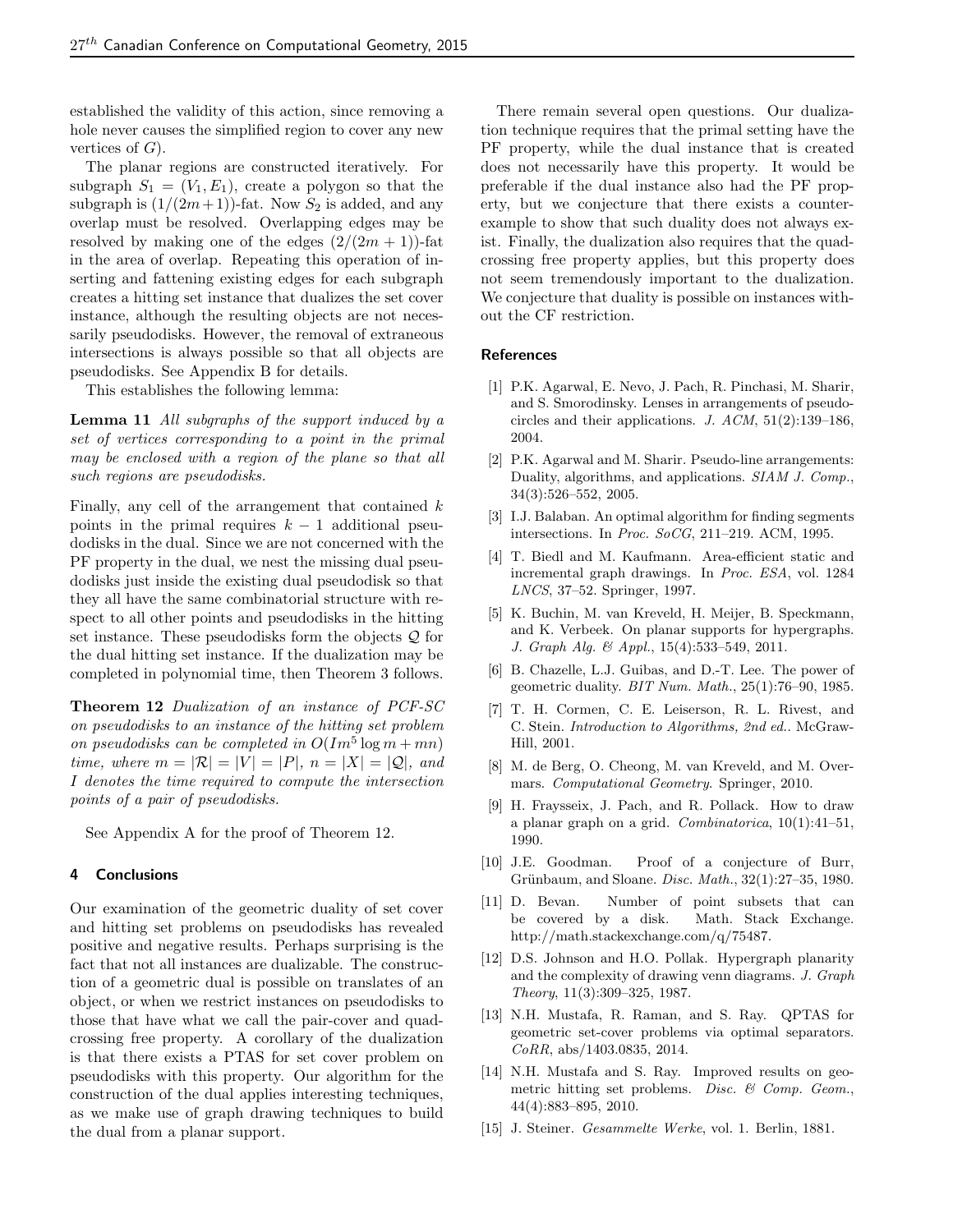# A Appendix: Proofs

Proofs omitted from the main text due to space constraints appear in full in this section.

Theorem 1 There exists a family of set cover problems on pseudodisks for which there is no dual hitting set formulation on pseudodisks (and equivalently, such hitting set problems on pseudodisks cannot be dualized into set cover instances on pseudodisks).

**Proof.** Consider a set  $X$  of  $n$  points in the plane in general position. Let  $R$  be a maximal set of circular disks so that  $R_i \cap X \neq R_j \cap X$  for any  $R_i, R_j \in \mathcal{R}$ ; there are  $\omega(n^2)$  such disks  $[11]$ . Since the arrangement of a set of n pseudodisks has at most  $n^2 - n + 2$  cells [15], this is the maximum number of cells in the arrangement dualizing the  $n$  points of  $X$ . However, the  $\omega(n^2)$  disks in the primal require  $\omega(n^2)$  distinct cells in the arrangement, and so such an instance cannot be dualized.  $\Box$ 

Theorem 2 Problems defined on translates of any single object (including pseudodisks) may always be dualized.

**Proof.** Given a canonical object  $C$ , choose a reference point r so that  $r \in C$ , and let  $-C$  be the reflection of C through r. To create a dualization, replace every translated object with a similarly translated instance of  $r$ , and replace every point with a translation of  $-C$  so that r is incident upon the point. Due to the reflection through  $r$ , every point (of the plane) in C maps to a unique point in  $-C$ , and this point maps back to the original point again. Therefore, a set  $R$  in the primal contains a point  $x$  if and only if the dual of  $R$  is in the dual of  $x$ .

Lemma 6 There is a deterministic method for creating a cycle  $C$  in the embedding of  $G$  so that the clockwise ordering of the vertices in  $C$  is defined by corresponding pseudodisks in the primal.

**Proof.** Suppose we wish to add the edge  $(v_1, v_k)$  to the graph G, which will result in a new cycle C. Let  $(v_1, v_2)$ be the other edge incident upon  $v_1$  in the cycle. We know that part of  $\partial R_1$  lies outside of  $R_2 \cup R_k$  by the PF property. Consider a very small pseudodisk  $R'$  that covers some point on  $\partial R_1 \setminus R_2 \cup R_k$  as a reference, and assume that the edge  $(v_1, v')$  is required in G.

Any edge  $(v_i, v_{i+1})$  in the cycle represents two vertices whose corresponding objects  $R_i$  and  $R_{i+1}$  in the primal have a non-empty area of intersection. By Rule 1,  $R_i \cap R_{i+1}$  is not covered by any other object, and so there exists a point in  $R_i \cap R_{i+1}$  outside of  $R_1$ . Therefore, we may place a point in  $R_i \cap R_{i+1}$  in the primal for every edge  $(v_i, v_{i+1})$  in the cycle. Given two consecutive edges of the cycle  $(v_i, v_{i+1})$  and  $(v_{i+1}, v_{i+2})$ , there exists a path in the primal inside  $R_{i+1} \backslash R_1$ from the point in  $R_i \cap R_{i+1}$  to that in  $R_{i+1} \cap R_{i+2}$ , since the objects are pseudodisks (to prevent such a path,  $R_{i+1} \setminus R_1$ 

would have to be disjoint). Let  $H$  be the path defined by joining all of the points defined by the cycle in this manner.

The points in  $R_1 \cap R_2$  and  $R_1 \cap R_k$  are in  $R_1$ , so the union of the path  $H$  with  $R_1$  defines one unbounded region of the plane and at least one bounded region outside of  $R_1$  (H need not be simple). The reference pseudodisk  $R'$  will either be on the boundary of the unbounded region or a bounded region. The relative order of the edges  $(v_1, v_2)$ ,  $(v_1, v_k)$ , and  $(v_1, v')$ around  $v_1$  is uniquely defined, as discussed earlier. Now the rule for closing the cycle is as follows: the cycle encloses  $v'$ in G if and only if  $R'$  is on the boundary of a bounded region of the plane defined by  $H \cup R_i$  in the primal.  $□$ 

#### **Lemma 8** The support  $G$  is planar.

**Proof.** We establish that  $G$  is planar by demonstrating that edge crossings are never necessary under this scheme. Suppose the graph G has been built so that the support is planar so far, but the next edge to be added would violate planarity. Let one such edge be  $(v_1, v_2)$ . Therefore,  $v_2$  is in the adjacency list for  $v_1$ , and  $R_1 \cap R_2$  contains the cell of the arrangement for which we are building an induced subgraph in the support.

If  $v_1$  cannot be connected to  $v_2$  with an edge while preserving planarity, then  $v_1$  and  $v_2$  belong to a connected component of  $G$  (otherwise we could place them in the same face), but they are separated by at least one cycle of edges C whose vertices are not part of the subgraph we are constructing (otherwise the vertex in the cycle would be part of some connected component that we could add an edge to). At minimum, the cycle  $C$  corresponds to a sequence of pseudodisks that are pairwise intersecting, and whose union is a bounded region of the plane and which may separate the plane into several regions. The cell of the arrangement must lie outside of all pseudodisks in  $C$ ; any pseudodisk covering the cell has a vertex in the subgraph. One of the vertices in  $\{v_1, v_2\}$  is on the interior of C and the other is not, and because the combinatorial structure of the primal is preserved in the support G, one of  $\{R_1, R_2\}$  lies partially in the bounded region of the plane defined by the boundaries of the regions defining the cycle, and the other lies partially on the unbounded region. Therefore, either  $R_1$  or  $R_2$  must cross the pseudodisks in  $C$  to cover the cell in the arrangement. However, no pseudodisk may cross C. To do so would require either intersecting the boundary of a pseudodisk in C in at least four places (which violates the definition of a pseudodisk), or covering the area of intersection of at least two pseudodisks in  $C$  (which means that  $C$  is not a cycle, by Rule 1).  $\Box$ 

Lemma 9 Let C denote a cycle in an induced subgraph S of  $G$  in the embedding, where  $S$  corresponds to a point  $x$ in the primal and C corresponds to pseudodisks  $\mathcal{R}_C$ . Any vertices on the interior of the bounded region defined by C must correspond to pseudodisks that cover x in the primal.

**Proof.** Consider a cycle C in S with a vertex  $v$  (corresponding to a pseudodisk  $R$  in the primal) where  $v$  has a neighbour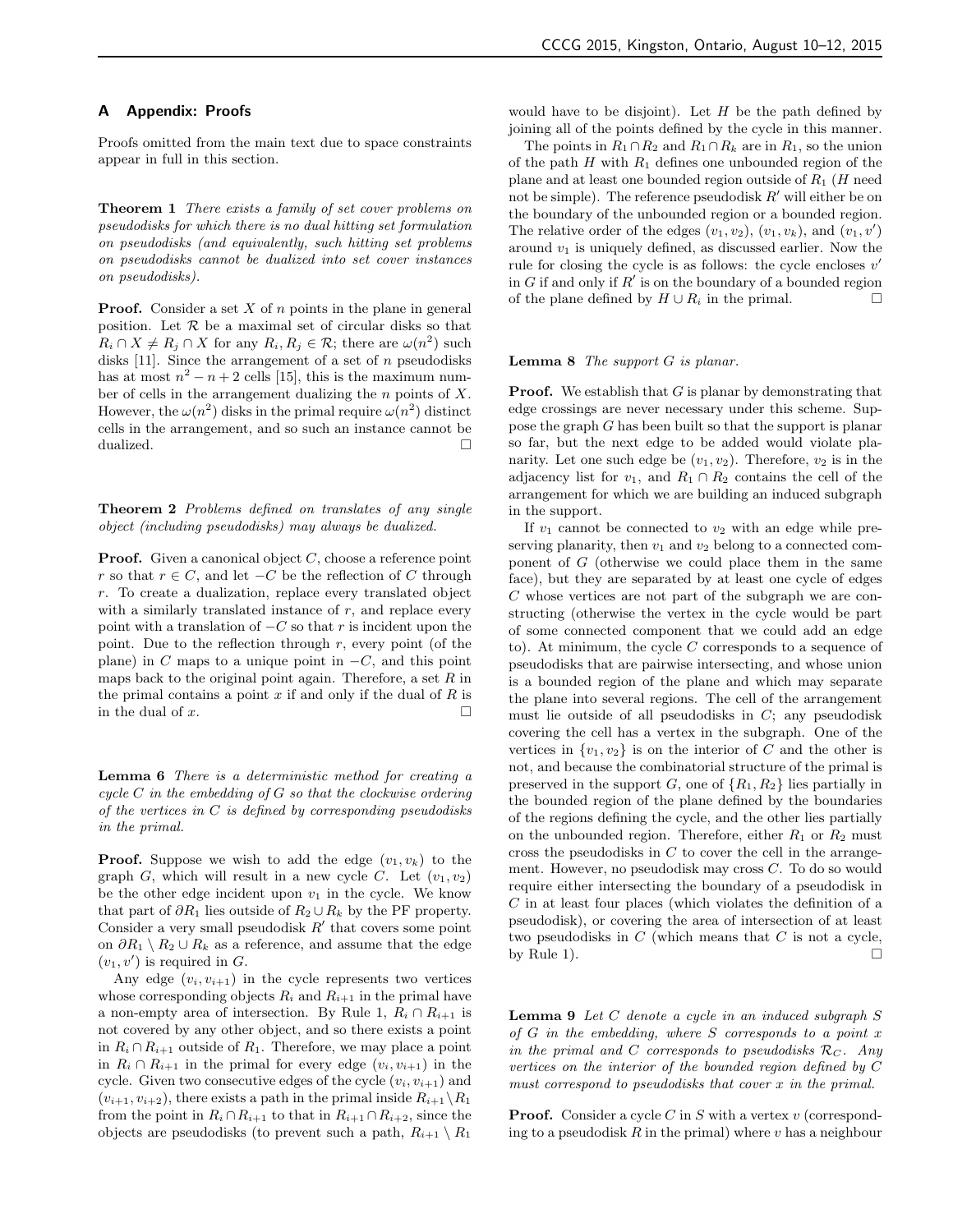

Figure 3: (a) Let  $C$  be a cycle in a subgraph  $S$  where a vertex  $v' \notin S$  is in the interior of C, and the edge  $(v, v')$ exists in the support.  $v_{cw}$  (resp.  $v_{ccw}$ ) is the clockwise (resp. counterclockwise) neighbour of  $v$  on the cycle. (b) All vertices in S correspond to pseudodisks covering a point x in the primal, and  $R'$  (the dual of  $v'$ ) does not cover  $x$ . The union of the pseudodisks dualizing the vertices in  $C$  (minus  $v$ ) form a contiguous subset of the boundary of R which we call  $\partial R_C$  (drawn as the thick dashed line).  $R'$  covers a contiguous subset of  $\partial R_C$ .

v' on the interior of the cycle and  $v' \notin S$ . The pseudodisks in  $\mathcal{R}_C \setminus R$  (in the primal) have a common area of intersection in R (since they all cover x and  $x \in R$ ), and each edge of the cycle corresponds to a pair of pseudodisks that must intersect outside of  $R$  by Rule 1. It follows that the union of the pseudodisks in  $\mathcal{R}_C$  covers a contiguous portion of the boundary of  $R$ , otherwise the boundaries of some pair of pseudodisks would have to intersect each other at four points. Let  $\partial R_C$  denote this portion of the boundary of R, as illustrated in Figure 3.

Now consider the two neighbours of v in C; call  $v_{cw}$  (resp.  $v_{ccw}$ ) the clockwise (resp. counterclockwise) neighbour of v on  $C$ , and let  $R_{cw}$  (resp.  $R_{ccw}$ ) denote the corresponding pseudodisk in the primal. Since  $v'$  lies on the interior of cycle  $C$ , by our construction algorithm, the entry point of R' lies between that of  $R_{cw}$  and  $R_{ccw}$  on  $\partial R_{C}$ . Consider a pseudodisk  $R_i \in \mathcal{R}_C$  that contains the entry point of  $R'$ . The exit point of  $R'$  must be outside of  $R_i$ , otherwise either  $R' \subset R_i \cup R$ , which would violate the PF property, or  $R \cap$  $R' \subseteq R_i$ , which would mean there is no edge  $(v, v')$  by Rule 1. Furthermore, the entry and exit points of  $R'$  cannot span those of any pseudodisk  $R_j \in \mathcal{R}_C$ . To do so would require that  $|\partial R_j \cap \partial R'| \cap R| = 2$ , since R' cannot cover the point x in  $R \cap R_j$ , which would imply that  $R_j \subseteq R \cup R'$ , violating the PF property. Therefore, if the entry point of  $R'$  is in  $R_i$ , we can choose a pseudodisk  $R_j$  containing the exit point so that  $R_i$  and  $R_j$  are dualized by the vertices  $v_i$  and  $v_j$  and the edge  $(v_i, v_j)$  is in C.

Since the entry point of R' is in  $R_i \setminus R_j$  and the exit point is in  $R_i \setminus R_i$ , we may conclude that  $R_i \cap R_j \cap \partial R_C \subset$ R'. Therefore, by Lemma 4, R' must cover either  $R \cap R_i \cap$  $R_j$  or  $R_i \cap R_j \setminus R$ . Of course, it cannot cover  $R \cap R_i \cap R_j$  $R_i$  since this includes the point x, and we assumed that  $x \notin R'$ . However, R' cannot cover  $R_i \cap R_j \setminus R$ , since this implies that  $\{R_i, R_j, R, R'\}$  is a crossing quad. Since either

 $R'$  must cover x or v' must be outside the cycle C, we have a contradiction.

Lemma 12 Dualization of an instance of PCF-SC on pseudodisks to an instance of the hitting set problem on pseudodisks can be completed in  $O(Im^5 \log m + mn)$  time, where  $m = |\mathcal{R}| = |V| = |P|, n = |X| = |Q|, and I denotes the$ time required to compute the intersection points of a pair of pseudodisks.

Proof. We show that the dualization can be completed in  $O(Im^5 \log m + mn)$  time, where  $m = |\mathcal{R}| = |V| = |P|$ ,  $n = |X| = |Q|$ , and I denotes the time required to compute the intersection points of a pair of pseudodisks in the input set cover instance. Better analysis might establish a lower worst-case running time, but our goal is simply to establish polynomial running time.

The construction of the support takes  $O(Im^5 \log m)$  time. The arrangement of a set of  $m$  pseudodisks has at most  $m^2 - m + 2$  cells [15], and so the support has  $O(m^2)$  subgraphs. In Algorithm 1, line 3 takes  $O(m)$  time, line 4 may be completed in  $O(Im^2 + m^2 \log m)$  time (sort the cells), line 5 may be done naïvely in  $O(m^4)$  time, and line 6 may be completed in  $O(m^2)$  time by traversing the arrangement. The loop iterates  $O(m^2)$  times, and inside the loop we find the edges of the induced subgraph in  $G$  and then run Kruskal's minimum spanning tree algorithm to create a connected subgraph. Since we may have  $O(m^2)$  edges in the graph, the running time is in  $O(m^2 \log m)$  [7, p.570]. Checking whether a new edge violates planarity may be done in  $O(m)$  time, but the bottleneck on the running time is when an edge closes a cycle. We can find the path in  $O(Im)$  time, and the determination of whether the pseudodisk  $R'$  is on a closed face may be done in  $O(Im)$  time by using one point in  $R'$  as a test for containment. This may be performed any time that an edge is added, so the work inside the loop takes  $O(Im^3 \log m)$ time, giving the  $O(Im^5 \log m)$  bound on the running time for building the support.

The algorithm for the construction of the hitting set instance from the support runs in  $O(m^5 + mn)$  time. The orthogonal box drawing of the support runs in  $O(m)$  time, and the determination of the positions of the points in  $P$  may be done at the same time. The insertion of a pseudodisk by fattening the edges of the corresponding subgraph may be done in  $O(m^2)$  time, as each vertex of the subgraph may require that  $O(m)$  other edges be fattened locally. There are  $O(m^2)$  pseudodisks to be inserted, and so this may be done in  $O(m^4)$  time. Any two objects have at most  $O(m)$ intersections at this point, and each object is composed of  $O(m)$  line segments, so the set of intersection points for the pair may be found in  $O(m \log m)$  time [3], and these may placed in order around the boundary of one of the objects. Reducing the number of intersection points for the pair requires at most  $O(m)$  iterations of the algorithm to remove pairs of intersection points. The algorithm may require determining which of two differences of the objects contains no points of P, and this may be done in  $O(m^2)$  time by checking each point for containment, since each of the difference regions has  $O(m)$  edges. Therefore, each pair may be